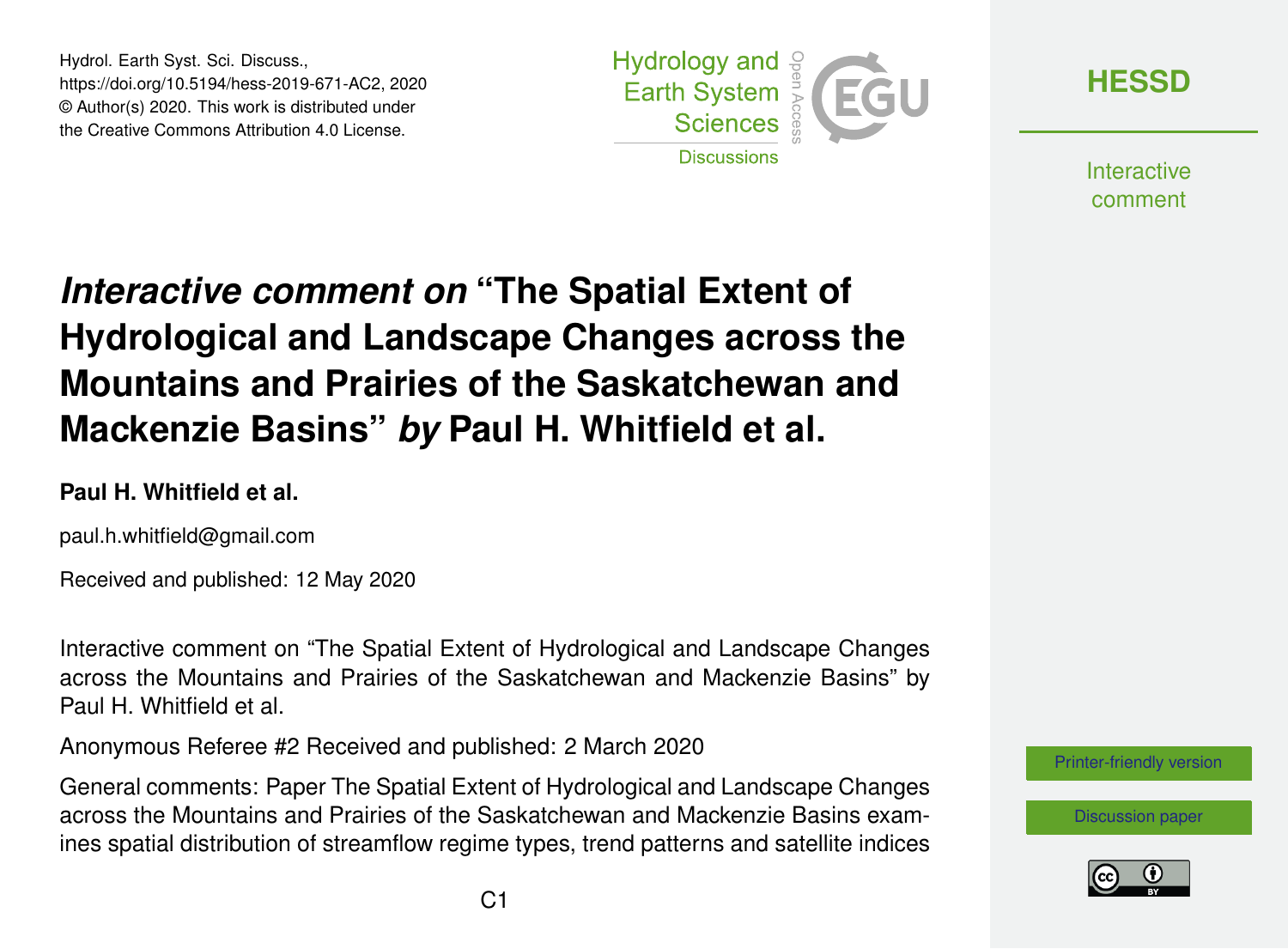(NDVI, NDWI, NDSI) based on large number of streamflow and satellite data sets covering large area of continental Canada, east of Continental divide. Main contributions of the paper are: (1) applications of methodology such as dynamic time-warping which enabled alignment of stream flow hydrographs according to the point of inflection and K-means clustering enabled classification of seasonal streamflow regimes; (2) large spatially distributed data sets offering insights into changes in hydrological regimes and trend in large area covering several climate and topographical zones ; (3) increasing number of available datasets with applied methodology. Overall this is very ambitious study done with the large data set covering large portion of continental Canada which offers new insights on hydrological changes in (especially) streamflow regimes and opens new research questions and deserves to be published in HESS. However, information and ideas presented in the paper are very difficult to follow so I recommend restructuring the text and adding some additional clarification to the questions presented in the next section. I recommend this article for final publication after the MA-JOR revision, mainly regarding the paper structure and more concise communication of (very interesting and valuable) results.

Specific comments: Remarks that should be addressed in order to make paper more concise are listed below. Three main open questions/remarks that need to be addressed are: 1) Different concepts are presented and used in the text: e.g. landscape and ecozones are used throughout text interchangeably. What is the difference between them? This comment is also related to the title – landscape is stressed in the title and in the paper, but analysis is done related to the ecozones maps. What was the main motivation for the introduction of ecozones and what additional information does it offer in the explanation of e.g. streamflow regime types and trend patterns? Although ecozones are connected with the climate and topography (and with analysed satellite indices), from the aspect of hydrological processes and streamflow regimes, watershed level is the most important unit that would offer additional insights (this is also stated by the authors in the paper Pg. 13 L 300-303, Pg. 21 L 580-581). Also, maps that give information about climate zones and topography of researched part

# **[HESSD](https://www.hydrol-earth-syst-sci-discuss.net/)**

**Interactive** comment

[Printer-friendly version](https://www.hydrol-earth-syst-sci-discuss.net/hess-2019-671/hess-2019-671-AC2-print.pdf)

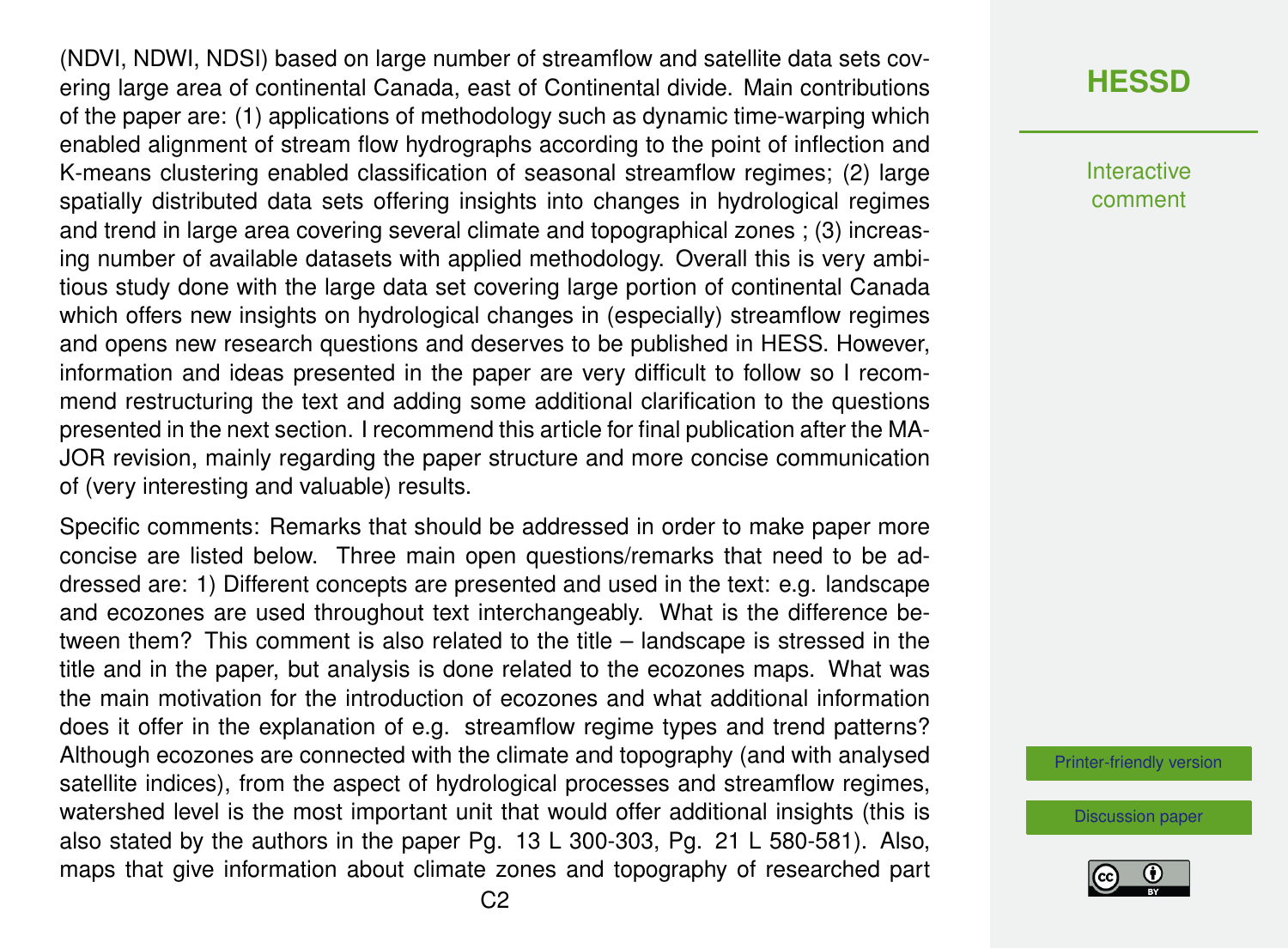of Canada would be more useful for analysis of results, especially about streamflow regime types and trend patterns, but also satellite indices. Authors should decide what would be the main goal and main information that they would like to convey in the paper and then should choose appropriate spatial representations of the data. Question is again raised regarding landscape change and its influence on hydrological change on Pg. 30 L841 but answer or explanation is not given.

Authors' response: We chose to use ecozones as opposed to climate zones as reflective of the Canadian landscape. Climate zones are indeed intimately linked into the ecozones. We believe that ecozones are the appropriate context to examine these changes at this scale as that is where the changes are taking place. For example, Whitfield et al (2020) examined ecoregions and hydrological change in the Canadian Prairies; however, ecoregions would be too fine a scale to consider for ∼400 watersheds. We have included topography in a new figure that shows the locations of seasonal and continuous station, river basin boundaries, and names of major rivers. In revising the manuscript, we have paid specific attention to making linkages between hydrological change and changes in basins. —

2) In the Pg. 6, L 140 it is stated that only time window between 19th April to 31st October for the streamflow data is used, and that satellite indices (NDVI, NDWI, NDSI) are extracted from the Landsat composite images for every sixteen days between 1980 and 2013 for the entire year (if I understood correctly). Although different time period is used for the hydrological storage (satellite) indices than for the streamflow regime and trend patterns, the reason why the same warm season time window of the data (between 19th April to 31st October) for the satellite indices is not used should be addressed. This would reduce the size of available data sets, but methodologically seasonal data would be comparable. Maybe this important methodological aspect of the paper, i.e. spatial analysis during the warm season, should be stressed and added to the title of the paper?

Authors' response: We have added a comment regarding the choice of a different

### **[HESSD](https://www.hydrol-earth-syst-sci-discuss.net/)**

**Interactive** comment

[Printer-friendly version](https://www.hydrol-earth-syst-sci-discuss.net/hess-2019-671/hess-2019-671-AC2-print.pdf)

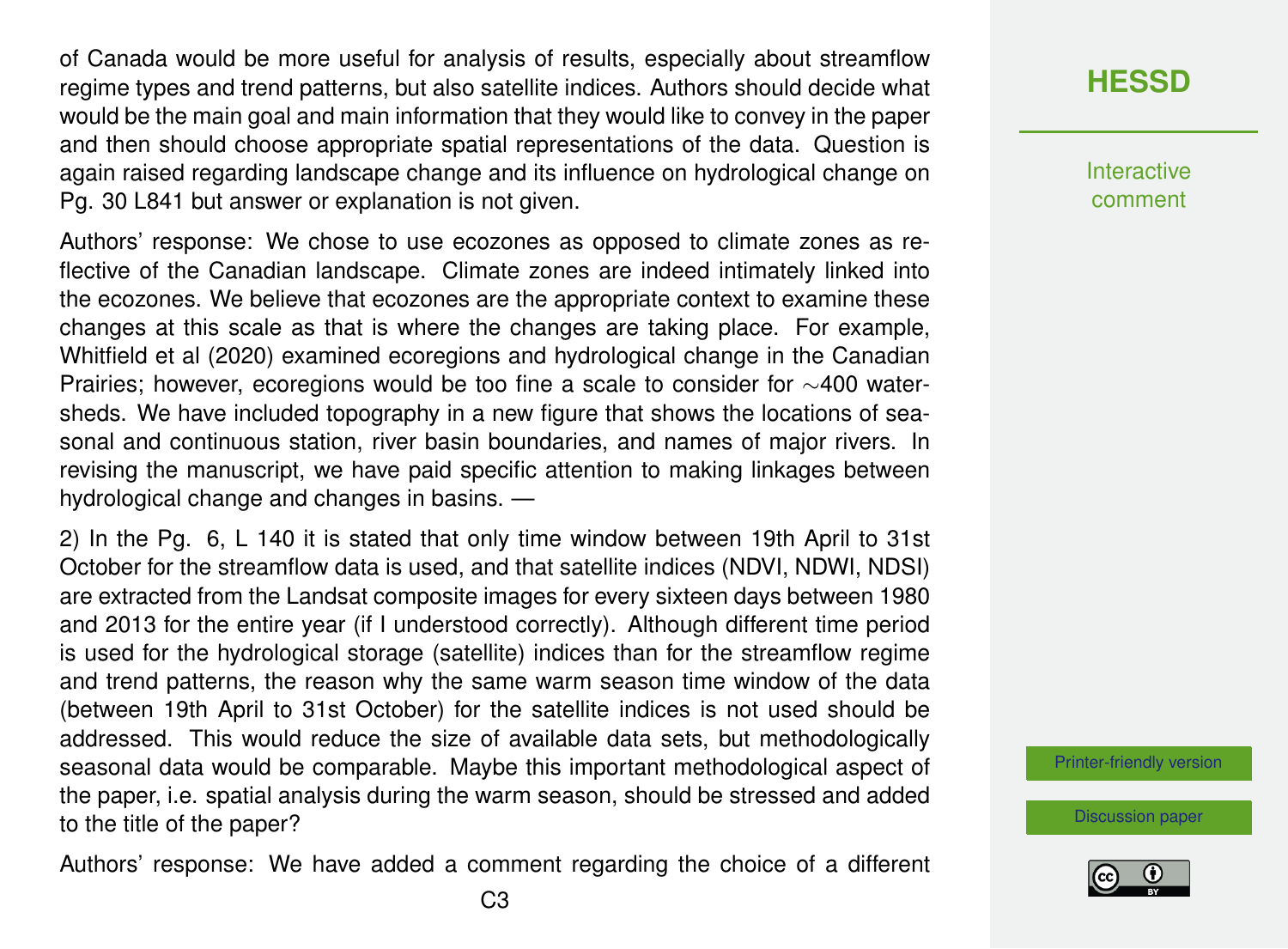seasonal window for satellite imagery than hydrological data. Satellite imagery is a different data type with images only available every eight days at best and adjusting to the time window of the hydrological data. The title has been modified to include 'warm season time window' —

3) Methodology regarding dynamic time-warping and trend pattern analysis need additional clarification or at least more clear explanation of the idea and of the conducted steps. Remaining questions / remarks:

Authors' response: Additional text and an additional panel in Figure 4 were added to provide the clarification. —

4) After the introduction, I recommend adding one (sub)chapter named "Data" where more specific information would be given about used dataset and (sub)basins, before any processing of the data. After that (sub)chapter, chapter about used methods for processing and selection of the data could follow. Readers would especially benefit if the map with Saskatchewan and Mackenzie Basins location in Canada and location of analysed stations would be provided. Also, table with summary statistics of streamflow data collected from 395 basins would offer additionally information important for understanding of the analysed streamflow and watersheds (e.g. min, max, mean of analysed streamflow, dataset lengths, (area and mean elevation of analysed watersheds, etc.).

Authors' response: We have separated the material describing the data from the analysis within the Methods section. An additional Figure was added to the main text showing the location of stations, the major river basins and the names of major rivers. An additional figure was added to the supplementary material showing the missingness/availability of data from continuous and seasonal sites and the overall annual data density. These address the comment about data lengths. Table 1 has been expanded to provide more details about the numbers of stations in the different major river basins. Some text was added to indicate the range of basin areas and station elevations. It is our opinion that the min, max, and mean of streamflow could be easy

# **[HESSD](https://www.hydrol-earth-syst-sci-discuss.net/)**

**Interactive** comment

[Printer-friendly version](https://www.hydrol-earth-syst-sci-discuss.net/hess-2019-671/hess-2019-671-AC2-print.pdf)

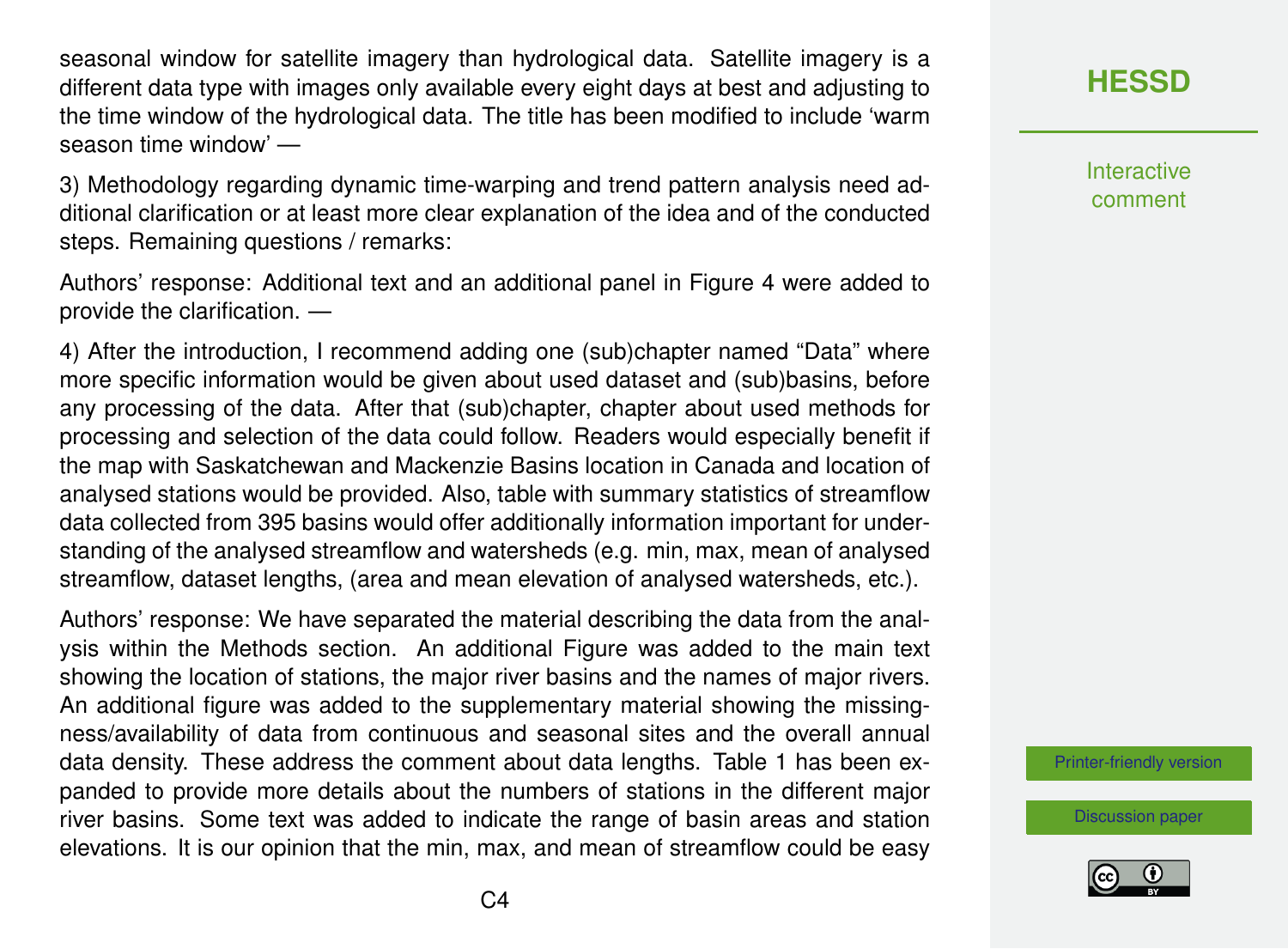to misinterpret and as we use z-scores the sites can be compared based upon those, since this provides a mean of zero and a range in standard deviations. A note to this effect has been inserted in the main text. —

5) In Pg6, L144 - it is not clear for the reader what does "periods 23 to 61 (of 73)" represent. Also, this periods need to be marked appropriately in related figures (Fig 1- 5,7,8, 11, S1-12, S14-20) and information about months or dates in the year (is it from 19th April to 31st October?) would be more useful. Especially since these are main figures for the understanding of the results presented in the paper.

Authors' response: All figures showing the five-day periods now have a secondary month axis included. Thank you for noticing that the lines showing periods differed between some simple plots and raster figures. These are now consistent. —

6) Overall, information and ideas presented in the paper are difficult to follow so I recommend restructuring the text and careful reviewing of naming used: e.g. main spatial areas of change introduced in the discussion are [i] North of 60â Up ; [ii] Boreal [iii] Prairies [iv] Mountains and in the conclusion are: [i] The Mackenzie Basin, [ii] The western Boreal Plains, [iii] the western Prairies, [iv] The Cordillera. Naming of the areas are different, and are also different from the three areas mentioned in the abstract: [i] north of 60â Ue, [ii] in the western Boreal Plains, [iii] across the Prairie. Also, these areas should be mentioned and explained earlier in the discussion, not just to start section with this naming.

Authors' response: We have addressed this by changing the text to use the same names throughout the manuscript. We now use North of 60°, The Boreal Plains, the Prairies, and the Mountains in the same sense throughout the manuscript. —

7) Abstract should be more concise, shortened and connected more with the main conclusions (one example just mentioned in the previous section). Questions opened in the abstract are very general (Pg. 5 L 103-108) and have not been answered in the discussion nor in the conclusion. Information about the data used in this study are **[HESSD](https://www.hydrol-earth-syst-sci-discuss.net/)**

Interactive comment

[Printer-friendly version](https://www.hydrol-earth-syst-sci-discuss.net/hess-2019-671/hess-2019-671-AC2-print.pdf)

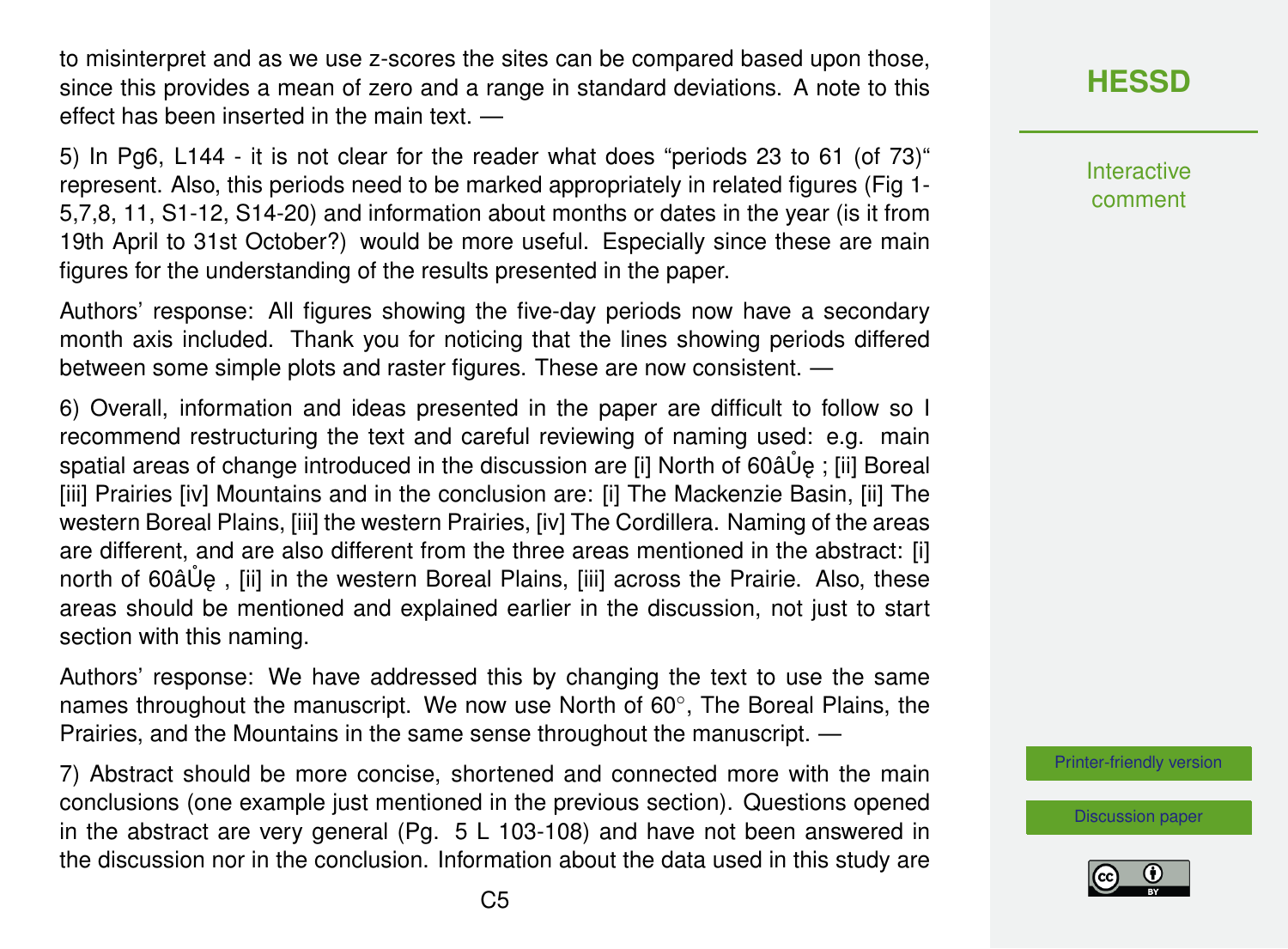presented in different sections of the text and it is difficult to follow what was available (e.g. in chapter 2.1. Data streamflow data and satellite data is introduced and 3 pages later in 2.3 Landscape and hydrological storage trends satellite data is introduced).

Authors' response: The description of the satellite data was moved to the section on data. —

8) Pg. 6 L155-159 – it is not explained clearly enough why Figure 2 is important.

Authors' response: This is a useful suggestion and additional text has been incorporated to explain this. —

9) Pg. 7 L 175-176 "Only the data in the periods between the two vertical dashed lines in Figure 3 were used in the clustering". These lines are not marked consistently in the remaining Figures (both in text and supplemental S1-S12) and they are important for the understanding of the analysed period.

Authors' response: Corrected as suggested. —

10) Results presented in Tables 5-7 show that fraction of stations showing a trend at p  $<$  0.05 is decreasing with the number of stations increasing. This would be interesting to comment in the text.

Authors' response: A comment has been added to better explain this. —

11) Introduction of the analysis of the recession limb of streamflow regime hydrographs is made for the first time in the discussion (Pg. 22 L601). This makes no sense because it has not been mentioned earlier as one of the goals of this research. Although this analysis offers new interesting insights, it should be introduced and explained earlier in the introduction and in the methodology.

Authors' response: This has been addressed by introducing it in the methods. Thanks for pointing this out. But, the goals of the research did state "how are the hydrological types and processes distributed" and this material addresses that goal. —

**[HESSD](https://www.hydrol-earth-syst-sci-discuss.net/)**

Interactive comment

[Printer-friendly version](https://www.hydrol-earth-syst-sci-discuss.net/hess-2019-671/hess-2019-671-AC2-print.pdf)

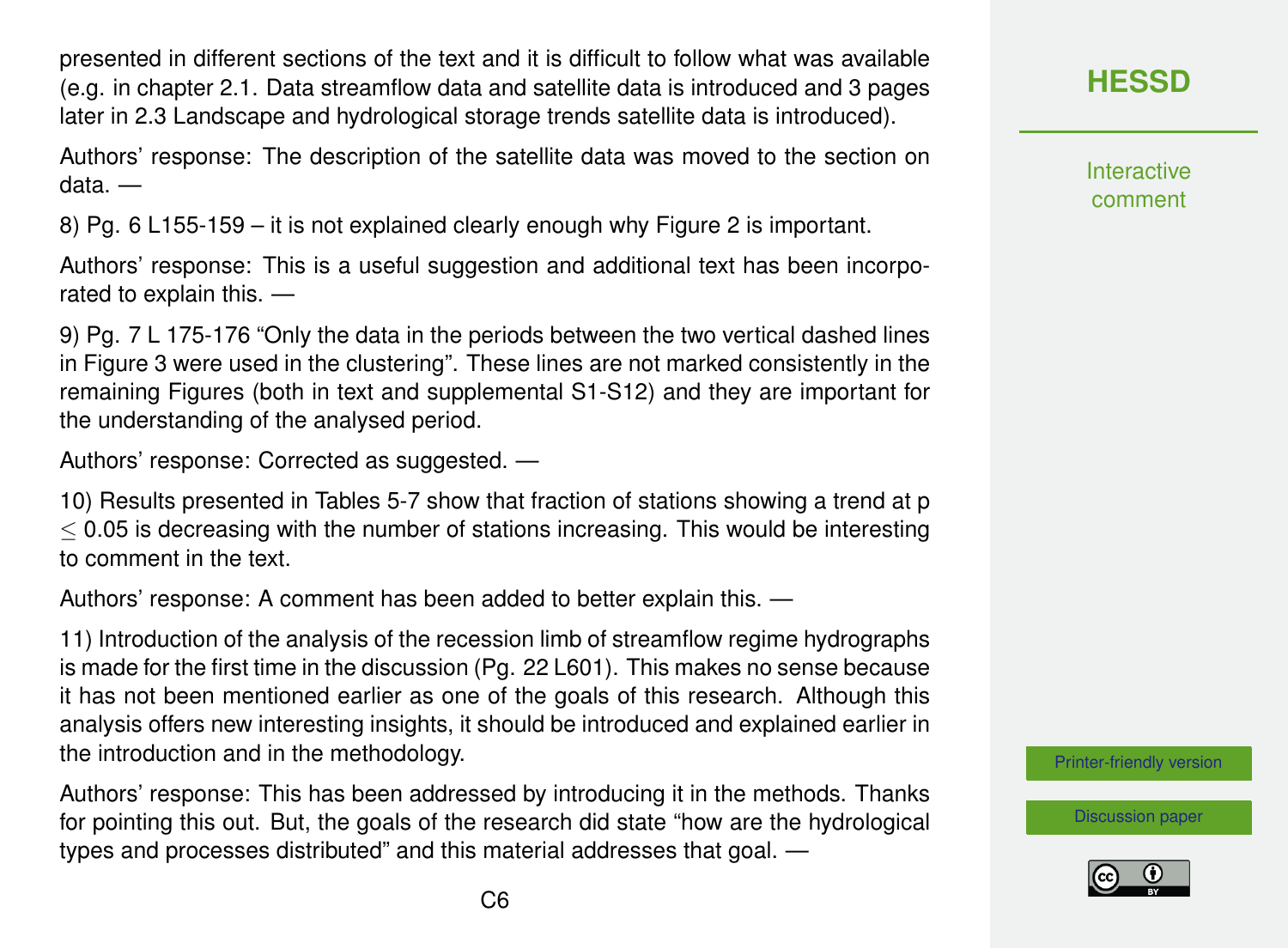12) It is not clear why would authors want to introduce questions regarding PDO and AO (Pg. 29 L829-836) and how is that connected and important with the results that they presented in their paper. What would be methodology used to incorporate these signals in their future work?

Authors' response: We felt that it was important to acknowledge that we did not consider the effects of PDO, ENSO, or AMO which others have identified to affect streamflow in the section of the discussion dealing with limitations. We have considered how to express this differently and incorporate it into the paper. [Another option was to simply remove any mention of them and be criticized for not covering them.] —

Technical corrections: Figure 4 – 6 trend patterns (clusters) should be marked on vertical axis?

Authors' response: Figure 4 shows an example of dynamic time warping where the y axis is labelled as discharge as z-score. We think the reviewer may mean Figure 8 to which we will add numbers to indicate the groups. —

Figure S2 - description of the figure should be cluster number 2, not 3?

Authors' response: This typographical error has been fixed. —

Figure S4 / S5 – it is not clear where does description of the Figure belong

Authors' response: A "new page" was inserted before Figure S5 so all four occur on the same page. —

Interactive comment on Hydrol. Earth Syst. Sci. Discuss., https://doi.org/10.5194/hess-2019- 671, 2020.

Authors comments:

Other changes made in revision

Tables:

# **[HESSD](https://www.hydrol-earth-syst-sci-discuss.net/)**

**Interactive** comment

[Printer-friendly version](https://www.hydrol-earth-syst-sci-discuss.net/hess-2019-671/hess-2019-671-AC2-print.pdf)

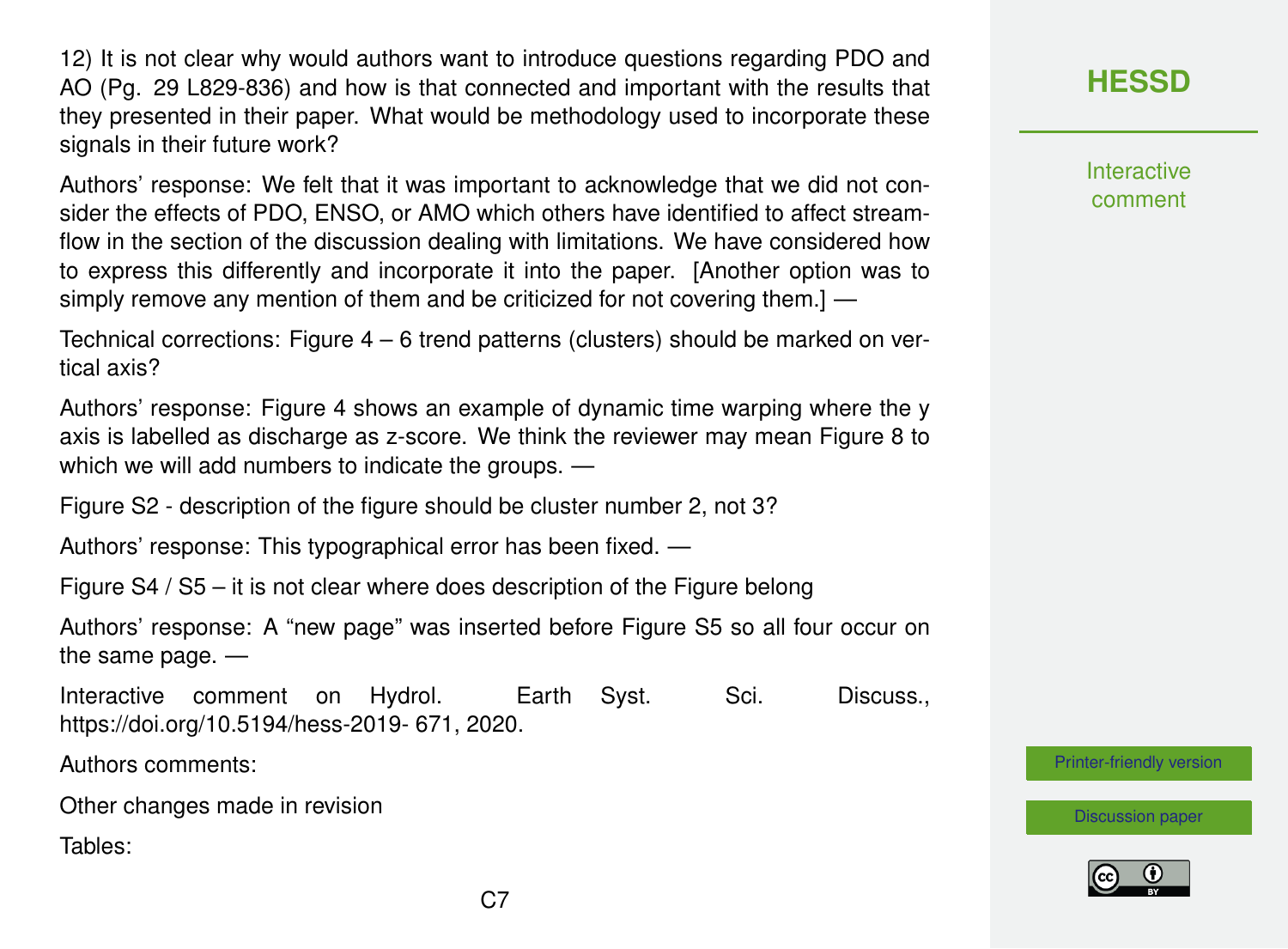Table 1 was extensively revised to provide more detail about the distribution of stations between major watersheds.

Figures:

New Figure 1 was added to indicate locations of seasonal and continuous stations, the major river basin boundaries, the names of major rivers and the topography.

Figure 1 – a second axis showing months has been added.

Figure 2 – a second axis showing months has been added.

Figure 3 – a second axis showing months has been added.

Figure 4 - has been modified to include a figure showing the dtw alignment step.

Figure 7 – a second axis showing months has been added.

Figure  $8 - a$  second axis showing months has been added, the separation between clusters has been made clearer and the cluster (Trend Pattern) shown in italics.

Figure 11 – labels added to axes

Supplementary Figures:

Captions of all supplementary figures were edited for clarity and consistency.

A New Figure S1 was inserted. The four panels show the missingness and the annual density of available station data for continuous and seasonal stations.

Figures S1-S12 – a second axis showing months has been added to each panel.

Figure S14 - a second axis showing months has been added.

Figures S15 to S20– a second axis showing months has been added to the raster portion and the layout of the figure elements were changed.

**Interactive** comment

[Printer-friendly version](https://www.hydrol-earth-syst-sci-discuss.net/hess-2019-671/hess-2019-671-AC2-print.pdf)



Interactive comment on Hydrol. Earth Syst. Sci. Discuss., https://doi.org/10.5194/hess-2019-